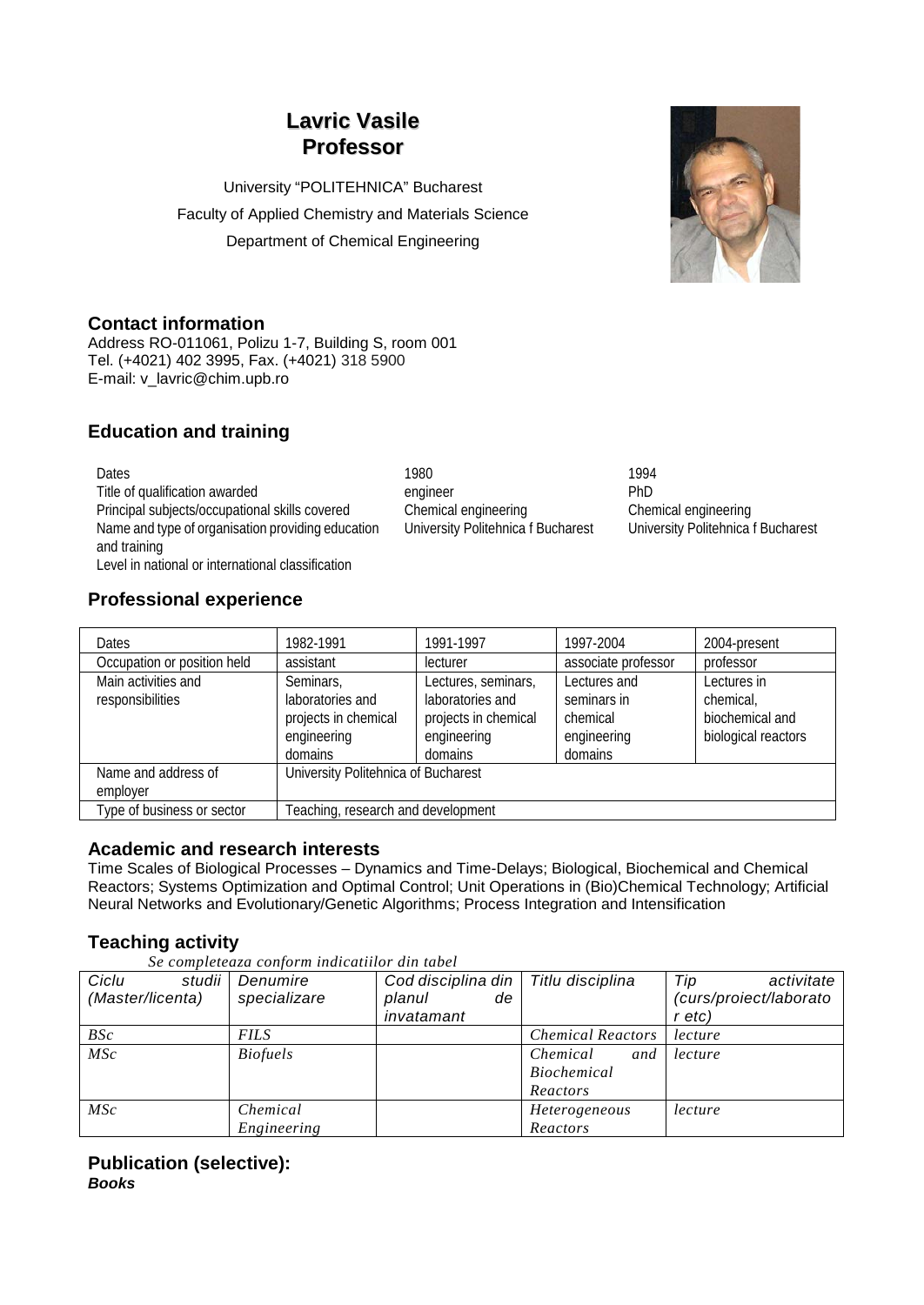- 1. Irina Dana Ofiteru, V. Lavric and A. Woynaroschy *Introduction in Animal Cell Bioengineering* (Romanian), Matrix Rom, Bucureşti, 2003 (ISBN: 973-685-584-8).
- 2. V. Lavric, Irina Dana Ofiţeru and A. Woinaroschy, Animal *Cells Bioreactor Modeling* (Romanian), Matrix Rom, Bucureşti, 2004 (ISBN: 973-685-690-9).

#### *Articles* (*eventual cu link-uri care lucrarile publicate on-line*)

- 1. Márton, M.-R., Krumbein, A., Platz, S., Schreiner, M., Rohn, S., Rehmers, A., Lavric, V., Mersch-Sundermann, V., Lamy, E., 2012, *Determination of bioactive, free isothiocyanates from a glucosinolate-containing phytotherapeutic agent: A pilot study with in vitro models and human intervention*, Fitoterapia, **12**, DOI:10.1016/j.fitote.2012.12.016
- 2. Alupului, A., Lavric, V., 2012, *Artificial Neural Network Modeling of Ultrasound and Microwave Extraction of Bioactive Constituents from Medicinal Plants*, *Rev. Chim.*, **63**(7), 743-748
- 3. Dogaru, L., Lavric, V., 2012, *Pareto approach in designing optimal semi-continuous water networks*, *Industrial and Engineering Chemistry Research*, **51**(17), 6116–6136
- 4. Ofiteru, I. D., Ferdes, M., Knapp, C. W., Graham, D. W., Lavric, V., 2012, *Conditional confined oscillatory dynamics of Escherichia coli strain K12-MG1655 in chemostat systems*, *Applied Microbiology and Biotechnology*, **94**(1), 185-92
- 5. Stoenică, M., Buzatu, P., Lavric, V., 2012, *Multi-criteria optimization of a bioreactor-separator system used for biological treatment of wastewater, Rev. Chim.*, **63**(3), 298-304
- 6. Tudor, R., Lavric, V., 2011, *Dual-objective Optimization of Integrated Water/Wastewater Networks, Computers and Chemical Engineering* **35**(12), 2853-2866
- 7. Stoenică, M., Buzatu, P., Ferdeş, M., Ofiţeru, I.D., Graham, D., Lavric, V., 2011, *Comparison of laboratory wastewater treatment systems with settlers: Effect of cycloheximide and recirculation ratio*, *Rev. Chim.*, **62**(6), 633-638
- 8. Buzatu, P., Lavric, V., 2011, *Optimal operating strategies of a submerged membrane bioreactor for wastewater treatment*, *Chem. Biochem. Eng. Q.* **25** (1) 89–103.
- 9. Dogaru, L., Lavric, V., 2011, *Dynamic Water Network Topology Optimization of Batch Processes*, *Industrial and Engineering Chemistry Research*, **50**, 3636-3652
- 10. Dinculescu, D., Lavric, E.D., Konnov, A.A., De Ruyck, J., Lavric, V., 2011, *Experimental study of local axial mixing in a pilot-scale cold burner*, *Industrial and Engineering Chemistry Research*, **50**, 1070–1078
- 11. Chi Fru, E., Ofiteru, I.D., Lavric, V., Graham, D.W., 2011, *Non-linear Population Dynamics in Chemostats Associated with Live-Dead Cell Cycling in Escherichia coli strain K12-MG1655*, *Applied Microbiology and Biotechnology,* **89**, 791–798
- 12. Stoenică, M., Lavric, V., 2010, *Searching for efficient operating conditions of wastewater treatment processes*, Rev. Chim., **62** (10), 972-978.
- 13. Tudor, R., Lavric, V., 2010, *Optimization of Total Networks of Water–Using and Treatment Units by Genetic Algorithms*, *Industrial and Engineering Chemistry Research*, **49**, 3715-3731
- 14. Stoenică, M., Lavric, V., 2010, *Time scale behavior of a biological wastewater facility*, *Rev. Chim.*, **61**(4), 407-418
- 15. Popescu, A.R., Lavric, V., 2010, *A new approach in modeling the flocs from biological wastewater treatment bioreactors*, *Rev. Chim.*, **61**(2), 206-212
- 16. Lavric, V., Graham, D., 2010, *Birth, Growth and Death as Structuring Tools in Bacterial Population Dynamics*, *Journal of Theoretical Biology,* **264**, 45-54
- 17. Woinaroschy, A., Ofiteru, I.D., Lavric, V., 2009, *Exploratory investigation of bioprocesses sustainability improvement by multicriteria multilevel optimization*, *Environmental Engineering and Management Journal*, **8** (3), 521-526
- 18. Alupului, A., Lavric, V., 2009, *Extraction intensification using ultrasounds – Case study: Glycosides from Stevia rebaudiana Bert.*, *Rev. Chim.*, **60**(5), 497-500.
- 19. Iancu, P., Plesu, V., Lavric, V., 2009, *Regeneration of internal streams as an effective tool for wastewater network optimisation*, *Computers & Chemical Engineering*, **33** (3), 731-742

#### *Research projects* ( *eventual cu link-uri care paginile web daca exista*)

• Coordinator of two bilateral Belgian – Romanian scientific projects:

1) *Application of chemical pinch methodology in process industries* (Co-promoter: prof. Jacques De Ruyck, VUB), WDGO339, April 2003 - December 2004

2) *Flame Characterization and NOx Reduction through Residence Time Distribution Analysis* (Co-promoter: prof. Jacques De Ruyck, VUB),BWS04/05/MECHWER2, Jan.2005 - Dec.2006

• Director of a PN2 project:

*Complex behavior of mixed microbial populations induced by time scales and segregation. Case study: wastewater biological treatment process*, PN2 – Ideas, 175/1.10.2007, Oct. 2007 – Sept. 2010